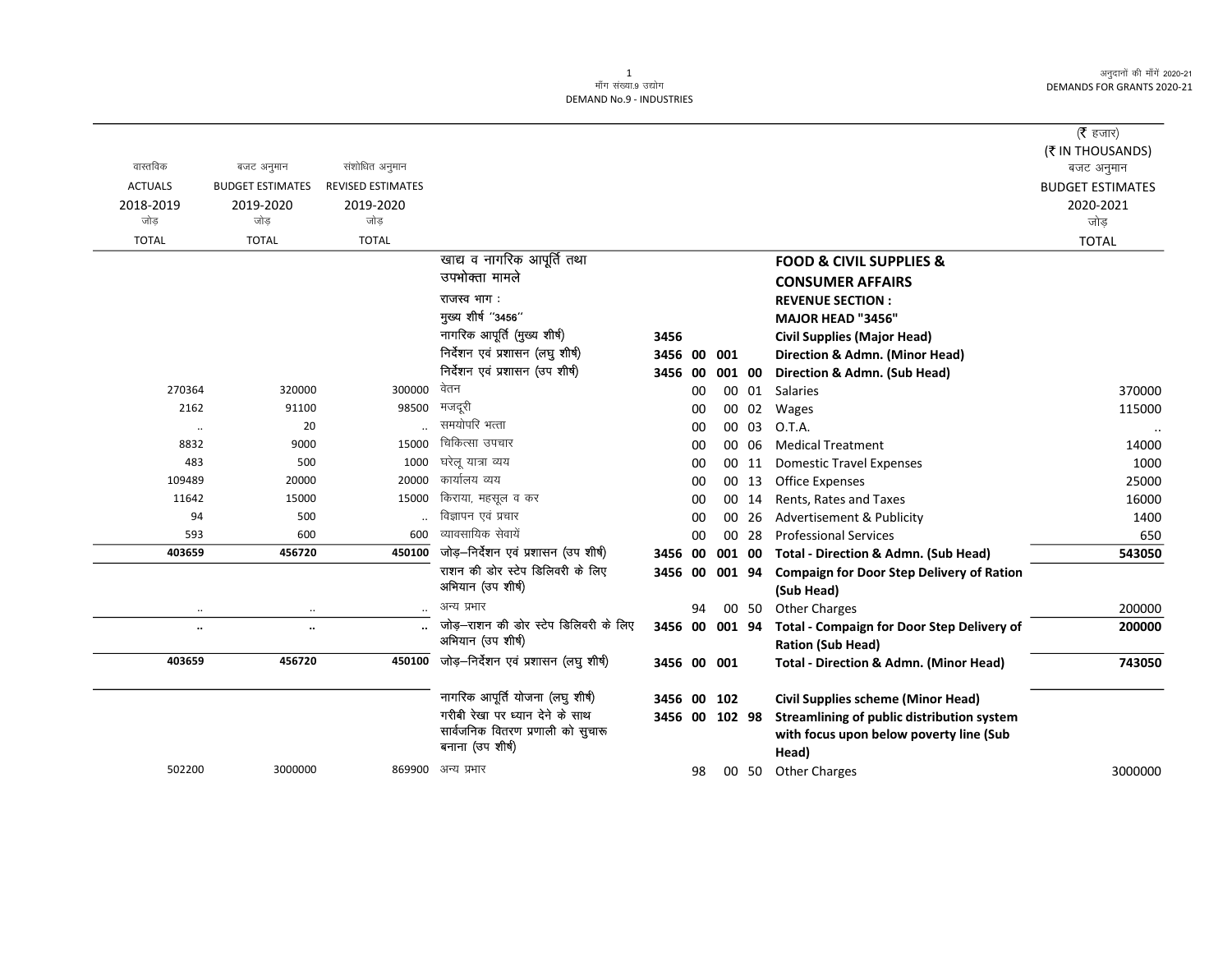$\overline{\phantom{0}}$ 

## 2<br>माँग संख्या.9 उद्योग DEMAND No.9 - INDUSTRIES

|                      |                         |                          |                                                                                  |                |    |  |                                                            | (रै हजार)               |
|----------------------|-------------------------|--------------------------|----------------------------------------------------------------------------------|----------------|----|--|------------------------------------------------------------|-------------------------|
|                      |                         |                          |                                                                                  |                |    |  |                                                            | (₹ IN THOUSANDS)        |
| वास्तविक             | बजट अनुमान              | संशोधित अनुमान           |                                                                                  |                |    |  |                                                            | बजट अनुमान              |
| <b>ACTUALS</b>       | <b>BUDGET ESTIMATES</b> | <b>REVISED ESTIMATES</b> |                                                                                  |                |    |  |                                                            | <b>BUDGET ESTIMATES</b> |
| 2018-2019            | 2019-2020               | 2019-2020                |                                                                                  |                |    |  |                                                            | 2020-2021               |
| जोड                  | जोड                     | जोड                      |                                                                                  |                |    |  |                                                            | जोड                     |
| <b>TOTAL</b>         | <b>TOTAL</b>            | <b>TOTAL</b>             |                                                                                  |                |    |  |                                                            | <b>TOTAL</b>            |
| 502200               | 3000000                 |                          | 869900 जोड़-गरीबी रेखा पर ध्यान देने के साथ<br>सार्वजनिक वितरण प्रणाली को सुचारू |                |    |  | 3456 00 102 98 Total - Streamlining of public distribution | 3000000                 |
|                      |                         |                          | बनाना (उप शीर्ष)                                                                 |                |    |  | system with focus upon below poverty line                  |                         |
|                      |                         |                          |                                                                                  |                |    |  | (Sub Head)                                                 |                         |
|                      |                         |                          | उपभोक्ता जागरूकता कार्यकम (सी.एस.एस)<br>(उप शीर्ष)                               | 3456 00 102 96 |    |  | <b>Consumer awareness programmes (CSS)</b>                 |                         |
|                      |                         |                          |                                                                                  |                |    |  | (Sub Head)                                                 |                         |
| 1171                 | 2220                    | 2200                     | अन्य प्रभार                                                                      |                | 96 |  | 00 50 Other Charges                                        | 2000                    |
| 1171                 | 2220                    | 2200                     | जोड़–उपभोक्ता जागरूकता कार्यकम (सी.<br>एस.एस) (उप शीर्ष)                         | 3456 00 102 96 |    |  | <b>Total - Consumer awareness programmes</b>               | 2000                    |
|                      |                         |                          | लक्षित सार्वजनिक वितरण प्रणाली का                                                |                |    |  | (CSS) (Sub Head)                                           |                         |
|                      |                         |                          | कम्प्यूटरीकरण (सी.एस.एस) (उप शीर्ष)                                              |                |    |  | 3456 00 102 93 Computerization of TPDS-(CSS) (Sub Head)    |                         |
|                      |                         |                          |                                                                                  |                |    |  |                                                            |                         |
| 972                  | 1000                    |                          | अन्य प्रभार                                                                      |                | 93 |  | 00 50 Other Charges                                        |                         |
| 972                  | 1000                    |                          | जोड़-लक्षित सार्वजनिक वितरण प्रणाली का                                           | 3456 00 102 93 |    |  | <b>Total - Computerization of TPDS-(CSS) (Sub</b>          |                         |
|                      |                         |                          | कम्प्यूटरीकरण (सी.एस.एस) (उप शीर्ष)                                              |                |    |  | Head)                                                      |                         |
|                      |                         |                          |                                                                                  |                |    |  |                                                            |                         |
|                      |                         |                          | लक्षित सार्वजनिक वितरण प्रणाली का                                                |                |    |  | 3456 00 102 92 Computerization of TPDS-State share (Sub    |                         |
|                      |                         |                          | कम्प्यूटरीकरण - राज्य अंश (उप शीर्ष)                                             |                |    |  | Head)                                                      |                         |
| 5218                 | 64100                   | 20000                    | अन्य प्रभार                                                                      |                | 92 |  | 00 50 Other Charges                                        | 61500                   |
| 5218                 | 64100                   | 20000                    | जोड़–लक्षित सार्वजनिक वितरण प्रणाली का                                           | 3456 00 102 92 |    |  | <b>Total - Computerization of TPDS-State</b>               | 61500                   |
|                      |                         |                          | कम्प्यूटरीकरण – राज्य अंश (उप शीर्ष)                                             |                |    |  | share (Sub Head)                                           |                         |
|                      |                         |                          |                                                                                  |                |    |  |                                                            |                         |
|                      |                         |                          | उपभोक्ता फोरा फेस-2 का सुदृढीकरण (सी.                                            | 3456 00 102 91 |    |  | <b>Strengthening of Consumer fora Phase-II</b>             |                         |
|                      |                         |                          | एस.एस.) (उप शीर्ष)                                                               |                |    |  | (CSS) (Sub Head)                                           |                         |
|                      | 11500                   | 6500                     | अन्य प्रभार                                                                      |                | 91 |  | 00 50 Other Charges                                        | 5500                    |
| $\ddot{\phantom{a}}$ | 11500                   | 6500                     | जोड़- उपभोक्ता फोरा फेस़-2 का                                                    | 3456 00 102 91 |    |  | <b>Total - Strengthening of Consumer fora</b>              | 5500                    |
|                      |                         |                          | सुदृढीकरण (सी.एस.एस.) (उप शीर्ष)                                                 |                |    |  | Phase-II (CSS) (Sub Head)                                  |                         |
|                      |                         |                          | मूल्य निगरानी कक्ष का सुदृढ़ीकरण (सी.एस.                                         | 3456 00 102 90 |    |  | <b>Strengthening of Price Monitoring Cell</b>              |                         |
|                      |                         |                          | एस.) (उप शीर्ष)                                                                  |                |    |  | (PMC) (CSS) (Sub Head)                                     |                         |
|                      | 180                     |                          | 180 अन्य प्रभार                                                                  |                | 90 |  | 00 50 Other Charges                                        |                         |
|                      |                         |                          |                                                                                  |                |    |  |                                                            |                         |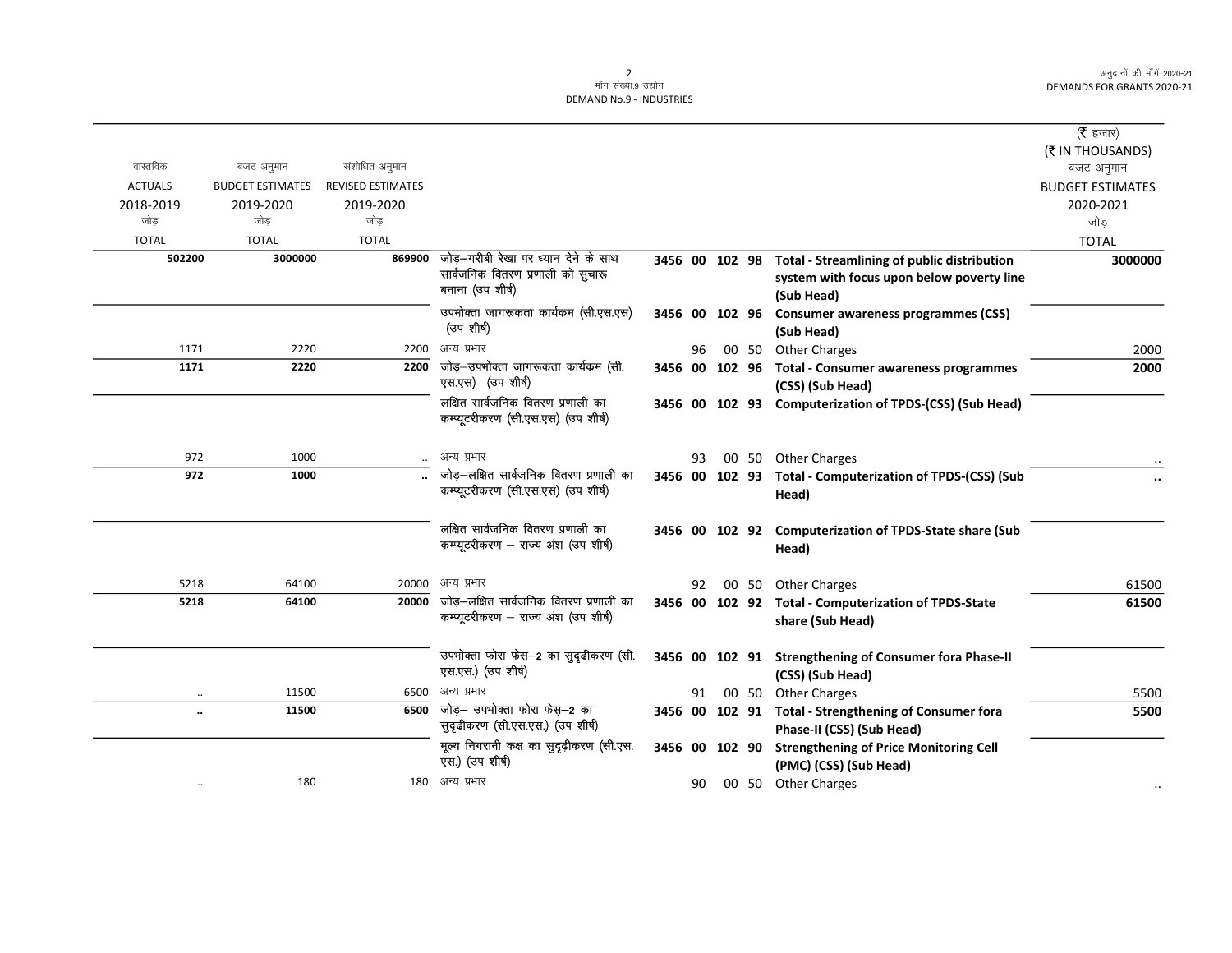$\overline{\phantom{0}}$ 

|                |                         |                          |                                                                        |                |    |       |                                                                                         | ( <b>रै</b> हजार)       |
|----------------|-------------------------|--------------------------|------------------------------------------------------------------------|----------------|----|-------|-----------------------------------------------------------------------------------------|-------------------------|
|                |                         |                          |                                                                        |                |    |       |                                                                                         | (₹ IN THOUSANDS)        |
| वास्तविक       | बजट अनुमान              | संशोधित अनुमान           |                                                                        |                |    |       |                                                                                         | बजट अनुमान              |
| <b>ACTUALS</b> | <b>BUDGET ESTIMATES</b> | <b>REVISED ESTIMATES</b> |                                                                        |                |    |       |                                                                                         | <b>BUDGET ESTIMATES</b> |
| 2018-2019      | 2019-2020               | 2019-2020                |                                                                        |                |    |       |                                                                                         | 2020-2021               |
| जोड            | जोड                     | जोड                      |                                                                        |                |    |       |                                                                                         | जोड                     |
| <b>TOTAL</b>   | <b>TOTAL</b>            | <b>TOTAL</b>             |                                                                        |                |    |       |                                                                                         | <b>TOTAL</b>            |
|                | 180                     | 180                      | जोड़- मूल्य निगरानी कक्ष का सुदृढ़ीकरण<br>(सी.एस.एस.) (उप शीर्ष)       |                |    |       | 3456 00 102 90 Total - Strengthening of Price Monitoring<br>Cell (PMC) (CSS) (Sub Head) |                         |
|                |                         |                          | उपभोक्ताओं के लिए शौचालयों के<br>निर्माण/उन्नयन (सी.एस.एस.) (उप शीर्ष) | 3456 00 102 89 |    |       | Construction/Upgradation of toilets in                                                  |                         |
|                |                         |                          |                                                                        |                |    |       | <b>Consumer Fora (CSS) (Sub Head)</b>                                                   |                         |
| $\ldots$       | $\cdot$ .               | 750                      | लघु कार्य                                                              |                | 89 | 00 27 | <b>Minor Works</b>                                                                      |                         |
| $\ddotsc$      | $\ddotsc$               | 750                      | जोड़— उपभोक्ताओं के लिए शौचालयों के                                    | 3456 00 102 89 |    |       | <b>Total - Construction/ Upgradation of</b>                                             | $\cdots$                |
|                |                         |                          | निर्माण/उन्नयन (सी.एस.एस.) (उप शीर्ष)                                  |                |    |       | toilets in Consumer Fora (CSS) (Sub Head)                                               |                         |
| 509561         | 3079000                 | 899530                   | जोड़–नागरिक आपूर्ति योजना (लघु शीर्ष)                                  | 3456 00 102    |    |       | <b>Total - Civil Supplies scheme (Minor Head)</b>                                       | 3069000                 |
|                |                         |                          | उपभोक्ता छूट (लघु शीर्ष)                                               | 3456 00 103    |    |       | <b>Consumer Subsidy (Minor Head)</b>                                                    |                         |
|                |                         |                          | गरीबी रेखा से नीचे के परिवारों को छूट                                  | 3456 00 103 97 |    |       | Subsidised distribution of pulses to                                                    |                         |
|                |                         |                          | सहित दालों का वितरण (उप शीर्ष)                                         |                |    |       | families below the poverty line (Sub Head)                                              |                         |
|                | $\cdot$ .               | $\ldots$                 | ਲ੍ਰਟ                                                                   |                | 97 |       | 00 33 Subsidies                                                                         |                         |
|                | $\ddotsc$               |                          | जोड़—गरीबी रेखा से नीचे के परिवारों को                                 |                |    |       | 3456 00 103 97 Total - Subsidised distribution of pulses to                             |                         |
|                |                         |                          | छूट सहित दालों का वितरण (उप शीर्ष)                                     |                |    |       | families below the poverty line (Sub Head)                                              |                         |
|                |                         |                          | उपभोक्ताओं को चीनी के लिए छूट (उप<br>शीर्ष)                            |                |    |       | 3456 00 103 95 Subsidy to consumers for Sugar (Sub Head)                                |                         |
| 16549          | 18000                   | 18000                    | छट                                                                     |                | 95 |       | 00 33 Subsidies                                                                         | 18000                   |
| 16549          | 18000                   | 18000                    | जोड़—उपभोक्ताओं को चीनी के लिए छूट<br>(उप शीर्ष)                       | 3456 00 103 95 |    |       | <b>Total - Subsidy to consumers for Sugar</b><br>(Sub Head)                             | 18000                   |
|                |                         |                          | आवश्यक वस्तुओ की मूल्य वृद्वि की जांच                                  | 3456 00 103 93 |    |       | <b>Provision for Market intervention to check</b>                                       |                         |
|                |                         |                          | के लिए बाजारो पर हस्तक्षेप का प्रावधान<br>(उपशीर्ष)                    |                |    |       | the rising prices of Essential Commodity<br>(Sub Head)                                  |                         |
|                | 105000                  |                          | 100 अन्य प्रभार                                                        |                | 93 |       | 00 50 Other Charges                                                                     | 50000                   |
|                |                         |                          |                                                                        |                |    |       |                                                                                         |                         |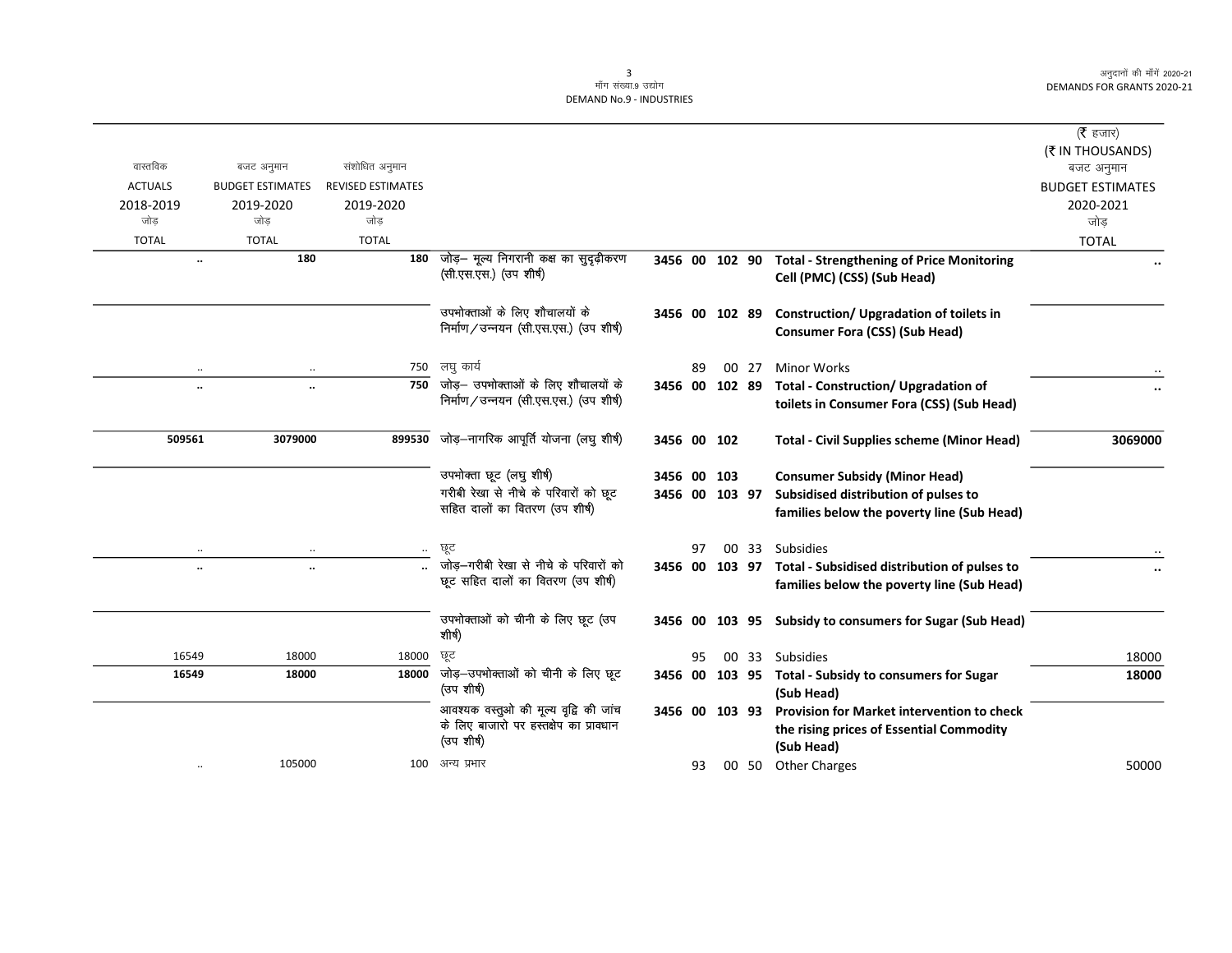$\overline{\phantom{0}}$ 

|                      |                         |                          |                                        |                |    |                |       |                                                        | ( $\bar{\tau}$ हजार)    |
|----------------------|-------------------------|--------------------------|----------------------------------------|----------------|----|----------------|-------|--------------------------------------------------------|-------------------------|
|                      |                         |                          |                                        |                |    |                |       |                                                        | (₹ IN THOUSANDS)        |
| वास्तविक             | बजट अनुमान              | संशोधित अनुमान           |                                        |                |    |                |       |                                                        | बजट अनुमान              |
| <b>ACTUALS</b>       | <b>BUDGET ESTIMATES</b> | <b>REVISED ESTIMATES</b> |                                        |                |    |                |       |                                                        | <b>BUDGET ESTIMATES</b> |
| 2018-2019            | 2019-2020               | 2019-2020                |                                        |                |    |                |       |                                                        | 2020-2021               |
| जोड                  | जोड                     | जोड                      |                                        |                |    |                |       |                                                        | जोड़                    |
| <b>TOTAL</b>         | <b>TOTAL</b>            | <b>TOTAL</b>             |                                        |                |    |                |       |                                                        | <b>TOTAL</b>            |
| $\ddot{\phantom{0}}$ | 105000                  | 100                      | जोड़—आवश्यक वस्तुओ की मूल्य वृद्वि की  | 3456 00 103 93 |    |                |       | <b>Total - Provision for Market intervention</b>       | 50000                   |
|                      |                         |                          | जांच के लिए बाजारो पर हस्तक्षेप का     |                |    |                |       | to check the rising prices of Essential                |                         |
|                      |                         |                          | प्रावधान (उप शीर्ष)                    |                |    |                |       | <b>Commodity (Sub Head)</b>                            |                         |
| 16549                | 123000                  | 18100                    | जोड़-उपभोक्ता छूट (लघु शीर्ष)          | 3456 00 103    |    |                |       | <b>Total- Consumer Subsidy (Minor Head)</b>            | 68000                   |
|                      |                         |                          |                                        |                |    |                |       |                                                        |                         |
|                      |                         |                          | अन्य व्यय (लघु शीर्ष)                  | 3456 00 800    |    |                |       | <b>Other Expenditure (Minor Head)</b>                  |                         |
|                      |                         |                          | उपभोक्ता मामलों का निदेशालय (उप शीर्ष) |                |    | 3456 00 800 97 |       | <b>Directorate of Consumer Affairs (Sub Head)</b>      |                         |
| 3596                 | 4230                    | 4200                     | वेतन                                   |                | 97 |                |       | 00 01 Salaries                                         | 4600                    |
| 86                   | 100                     | 100                      | चिकित्सा उपचार                         |                | 97 |                | 00 06 | <b>Medical Treatment</b>                               | 150                     |
| 416                  | 500                     | 500                      | कार्यालय व्यय                          |                | 97 |                | 00 13 | <b>Office Expenses</b>                                 | 500                     |
| 4098                 | 4830                    | 4800                     | जोड़—उपभोक्ता मामलों का निदेशालय (उप   |                |    |                |       | 3456 00 800 97 Total - Dte. of Consumers Affairs (Sub  | 5250                    |
|                      |                         |                          | शीर्ष)                                 |                |    |                |       | Head)                                                  |                         |
|                      |                         |                          | जिला फोरम और राज्य आयोग (उप शीर्ष)     | 3456 00 800 79 |    |                |       | <b>District Forum and State Commission (Sub</b>        |                         |
|                      |                         |                          |                                        |                |    |                |       | Head)                                                  |                         |
| 66673                | 75000                   | 75000                    | वेतन                                   |                | 79 |                | 00 01 | <b>Salaries</b>                                        | 80600                   |
| 948                  | 4700                    | 5200                     | मजदूरी                                 |                | 79 |                | 00 02 | Wages                                                  | 5200                    |
| 590                  | 1000                    | 1000                     | चिकित्सा उपचार                         |                | 79 |                | 00 06 | <b>Medical Treatment</b>                               | 1000                    |
| 21                   | 200                     | 400                      | घरेलू यात्रा व्यय                      |                | 79 |                | 00 11 | <b>Domestic Travel Expenses</b>                        | 200                     |
| 11704                | 12000                   | 12000                    | कार्यालय व्यय                          |                | 79 |                | 00 13 | <b>Office Expenses</b>                                 | 12000                   |
| 4785                 | 5000                    | 5000                     | किराया, महसूल व कर                     |                | 79 |                | 00 14 | Rents, Rates and Taxes                                 | 5000                    |
| 84721                | 97900                   | 98600                    | जोड़-जिला फोरम एवं राज्य आयोग (उप      |                |    | 3456 00 800 79 |       | <b>Total - District Forum &amp; State Commission</b>   | 104000                  |
|                      |                         |                          | शीर्ष)                                 |                |    |                |       | (Sub Head)                                             |                         |
|                      |                         |                          | राज्य खादय आयोग (उप शीर्ष)             | 3456 00        |    | 800 74         |       | <b>State Food Commission (Sub Head)</b>                |                         |
| $\ldots$             | 5000                    | $\ddotsc$                | वेतन                                   |                | 74 |                | 00 01 | Salaries                                               | 5000                    |
| $\ldots$             | 5000                    |                          | कार्यालय व्यय                          |                | 74 |                | 00 13 | <b>Office Expenses</b>                                 | 5000                    |
| $\ddot{\phantom{0}}$ | 10000                   |                          | जोड़- राज्य खादय आयोग (उप शीर्ष)       |                |    |                |       | 3456 00 800 74 Total -State Food Commission (Sub Head) | 10000                   |
|                      |                         |                          | उपभोक्ता क्लब (उप शीर्ष)               |                |    |                |       | 3456 00 800 72 Consumer Clubs (Sub Head)               |                         |
| 1000                 | 1000                    | 1000                     | अन्य प्रभार                            |                | 72 |                |       | 00 50 Other Charges                                    | 1000                    |
|                      |                         |                          |                                        |                |    |                |       |                                                        |                         |